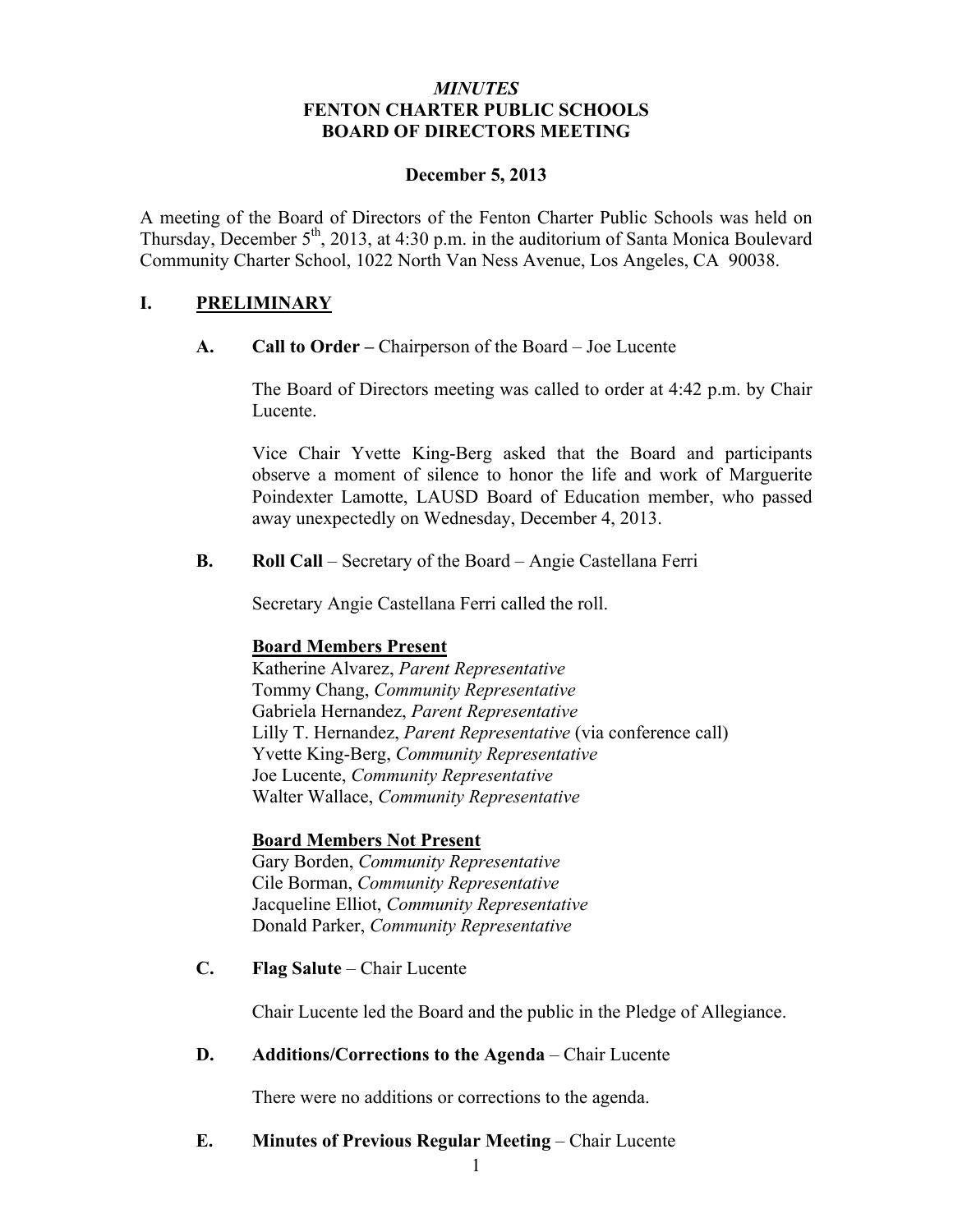On **MOTION** of Gabriela Hernandez, **SECONDED** by Tommy Chang and **CARRIED** by a vote of 7 (YES) and 0 (NO), the minutes of the November 7, 2013 Regular Meeting of the Board of Directors were approved.

# **II. COMMUNICATIONS**

### **A. Presentations from the Public** – Chair Lucente

There were no presentations from the public.

# **B. Committee/Council Reports**

Minutes of all meetings held by any committee and/or council were sent to the Board Members prior to this meeting.

There were no further reports by committees/councils.

# **C. Treasurer/CFO's Report -**

Glen Benitz, CharterWorks Accountant, presented.

# **D. Directors' Reports** -

Fenton Avenue Charter School – Michelle Rappino, Director, reported.

Fenton Primary Center – Richard Parra, Director, reported.

Santa Monica Boulevard Community Charter School – David Riddick, Director, reported.

#### **E. Executive Director's Report -**

Fenton Charter Public Schools – Irene Sumida, Executive Director, reported.

# **III. CONSENT AGENDA ITEMS**

### **A. Recommendation to approve Maria Reyes for Compliance Assistant position and Michelle Menjivar for Purchasing Assistant position.**

On **MOTION** of Walter Wallace, **SECONDED** by Gabriela Hernandez and **CARRIED** by a vote of 7 (YES) and 0 (NO), the consent calendar was approved.

# **IV. ITEMS SCHEDULED FOR ACTION**

**A. Recommendation to approve revised meetings dates for the Fenton Charter Public Schools Board of Directors for 2013-2014.**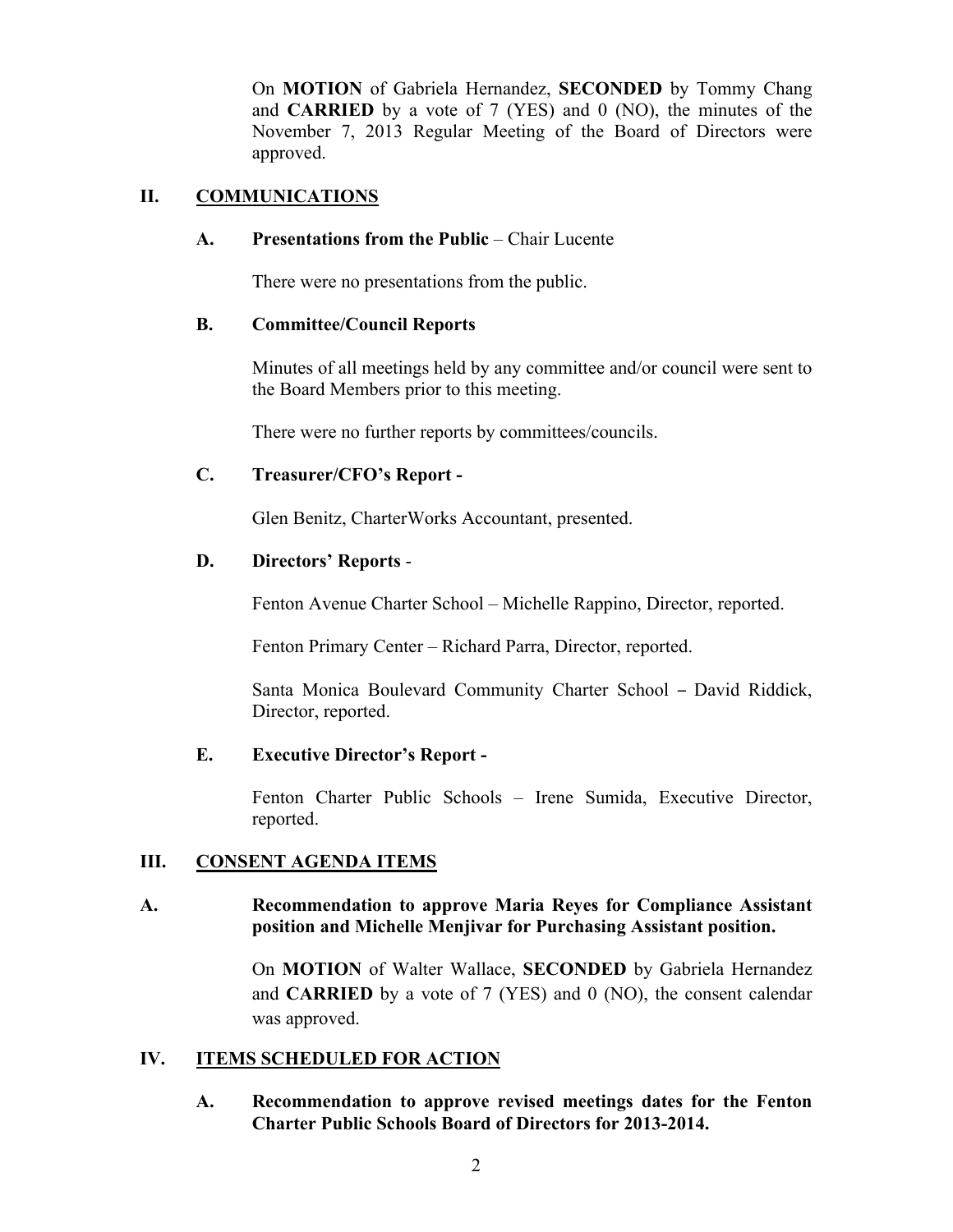On **MOTION** of Yvette King-Berg, **SECONDED** by Tommy Chang and **CARRIED** by a vote of 7 (YES) and 0 (NO), the recommendation to approve the revised meeting dates of the FCPS Board of Directors for 2013-2014 was approved.

# **B. Recommendation to approve hiring of additional maintenance worker for the FCPS Maintenance and Operations team.**

On **MOTION** of Walter Wallace, **SECONDED** by Yvette king-Berg and **CARRIED** by a vote of 7 (YES) and 0 (NO), the recommendation to approve the hiring of an additional maintenance worker for the FCPS Maintenance and Operations team was approved.

### **C. Recommendation to approve hiring of school counselor for Fenton Avenue Charter School.**

On **MOTION** of Yvette King-Berg, **SECONDED** by Gabriela Hernandez and **CARRIED** by a vote of 7 (YES) and 0 (NO), the recommendation to approve hiring of school counselor for Fenton Avenue Charter School was approved. The recommendation was amended to include the selection of Alin Zakarian as the school counselor.

# **V. ITEMS SCHEDULED FOR INFORMATION**

# **A. Summary on Board vote on additional staffing needs**

# **B. Second Apportionment of Common Core State Standards Funds**

*These were information items and no action was taken.*

#### **VI. CLOSED SESSION**

Chair Lucente made the following announcement:

"The Board of Directors will now be moving into closed session to discuss matters described in Section VI. Matters to be discussed are those permitted by Government Code Sections 54956.8, 54956.9, 54956.95, 54957, and 54957.6 – personnel, litigation and/or real property."

The Board of Directors convened to closed session at 5:31 p.m.

- **A. Personnel**
- **B. Personnel**
- **C. Personnel**
- **D. Personnel**
- **E. Real Property**